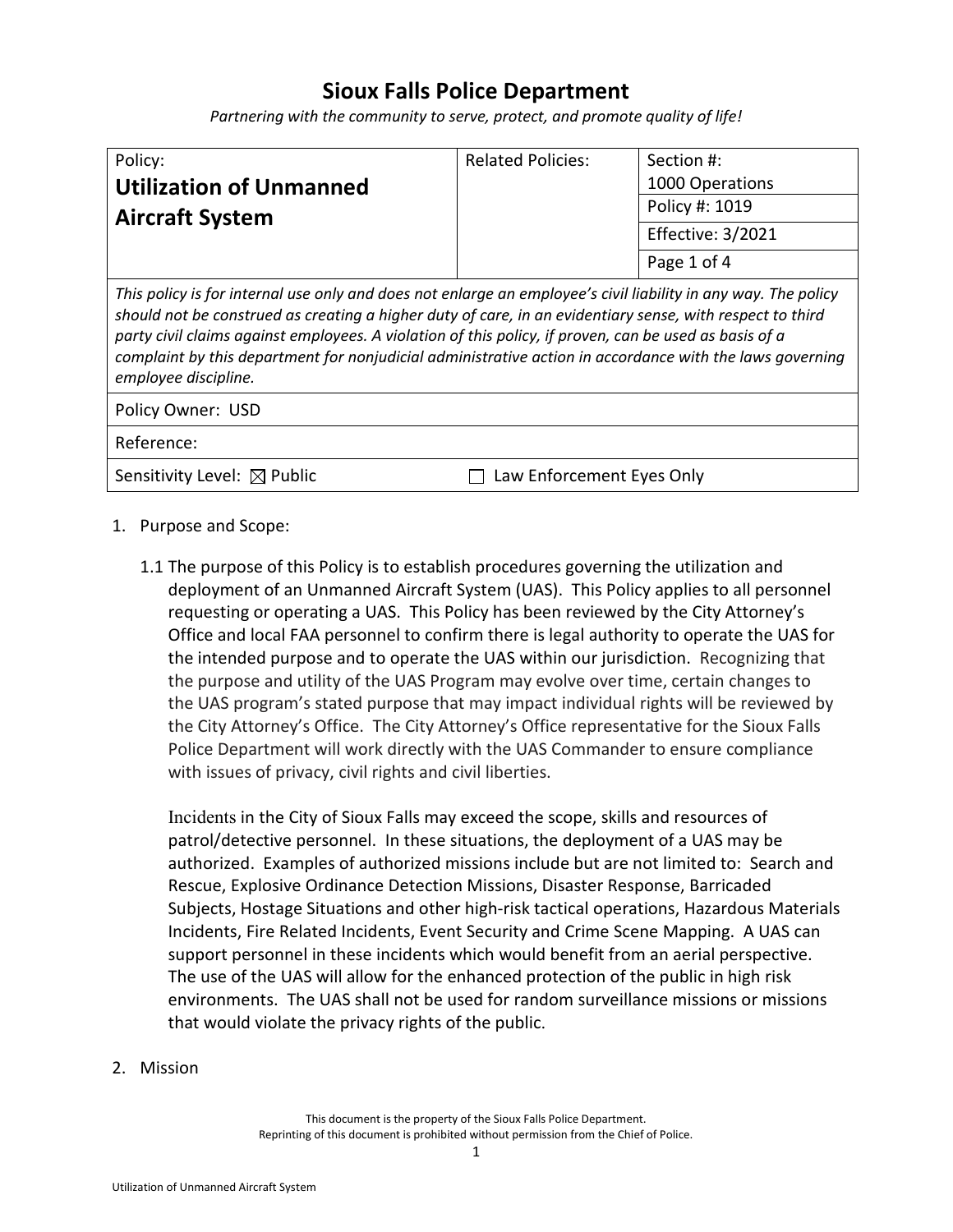- 2.1 The mission of the UAS is to protect the lives and property of residents and visitors in a constitutionally and legally sound manner in compliance with Federal Aviation Administration regulations. A UAS may be utilized in circumstances which would save life and property, as well as in situations to detect dangers that could not otherwise be seen.
- 3. Procedures
	- 3.1 The Sioux Falls Police Department will maintain a cadre of trained Law Enforcement Officers certified by Federal Aviation Administration regulations to operate a UAS.
		- 3.1.1 Team members with access to stored data will receive training designed for the specific software and hardware employed by the UAS Team.
		- 3.1.2 Team members responsible for handling UAS support requests from other agencies will be trained in and adhere to Department standard operating procedures for handling such requests. All UAS support requests from outside agencies must be approved by the Chief of Police or his designee.
		- 3.1.3 Team Members will not use any UAS acquired data for personal use.
	- 3.2 Only those personnel authorized by the Sioux Falls Police Department to operate a UAS will be charged with doing so.
	- 3.3 The minimum personnel required on all UAS missions will be a two-person team consisting of a qualified operator and observer.
	- 3.4 All requests for the use of the UAS will be evaluated and authorized or denied by Shift Commander, UAS Team Commander or his designee prior to deployment.
	- 3.5 The UAS operator is directly responsible for and is the final authority over the actual operation of the UAS. UAS operators have absolute authority to reject a flight based on personnel safety, public safety or violation of FAA regulations. UAS operators are responsible for compliance with this order, Department Policy and FAA regulations.
	- 3.6 The UAS operator is responsible for making all required FAA notifications prior to operating a UAS.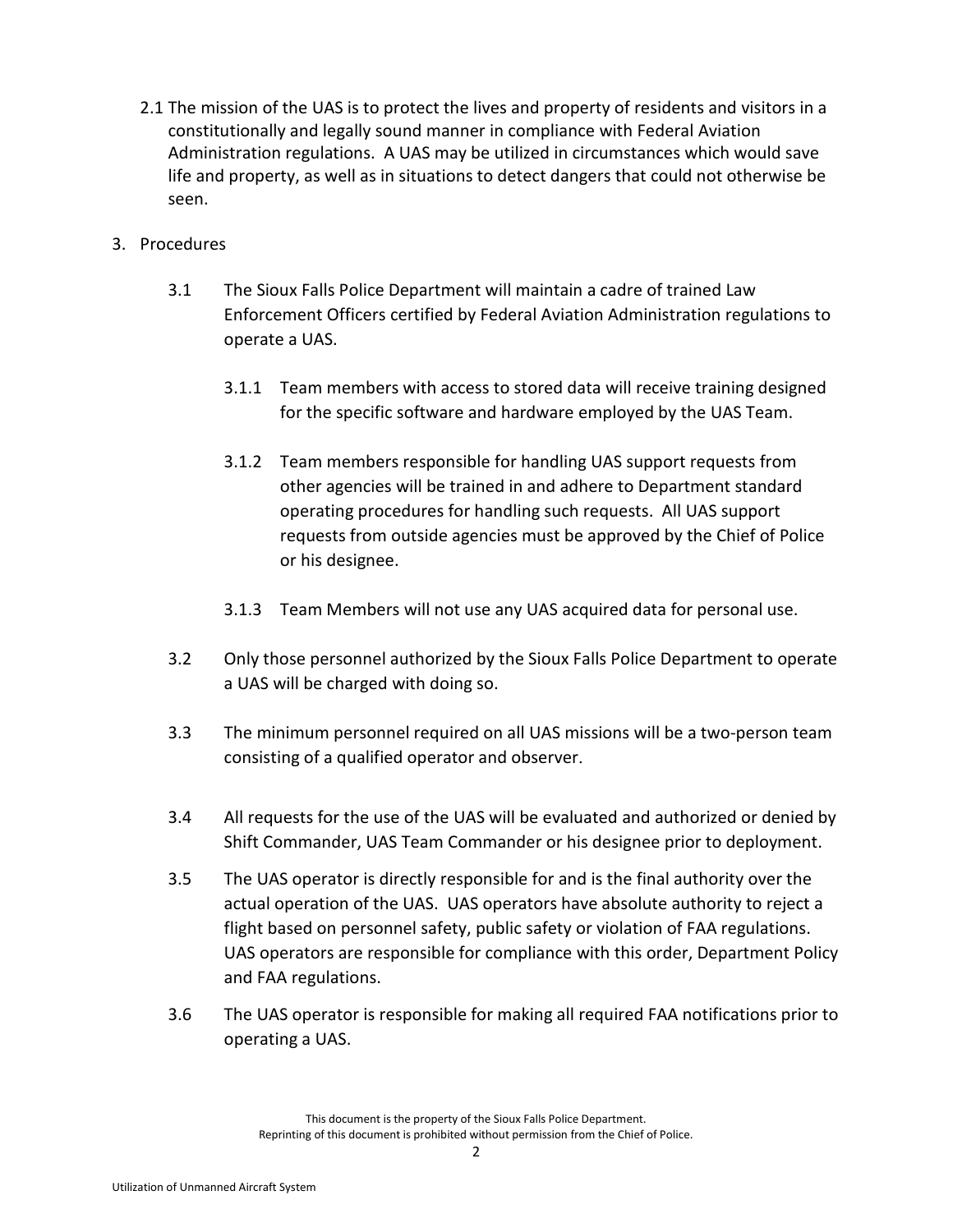- 3.7 The UAS Team Commander or designee is responsible for notifying the Chain of Command prior to any UAS operations and ensuring that all UAS operations are supervised.
- 3.8 Each UAS operator shall be cognizant of and sensitive to the privacy rights of individuals when operating the UAS. If circumstances require the use of the record function of the camera, the operator shall note this on the incident report.
	- 3.8.1 Recorded images of individuals shall not be retained beyond a reasonable period as defined by existing agency/departmental policy unless there is authorization based on a legal, policy or operational purpose. Collection, use, dissemination, or retention of unmanned aircraft system-recorded data should not be based solely on individual characteristics such as race, ethnicity, national origin, sexual orientation, gender identity, religion, age, or gender, which is a violation of the law. The users of UAS-recorded data are responsible for ensuring dissemination of data is authorized and consistent with the recipients' legitimate need to know and authority to receive such data; any further dissemination by a data recipient should require the data owner's prior consent, which should only be provided upon the advice of the City Attorney's Office. Our current UAS does not collect and store Personally Identifiable Information. If a UAS with this ability is ever utilized, previous authorization must be obtained from the Chief of Police. In this eventuality, any collection of Personally Identifiable Information will be limited in accordance with OMB M 7- 16. Requests for UAS data by commercial entities, civil litigants, or Freedom of Information Act requesters should be reviewed by the City Attorney's Office to determine if such sharing is appropriate and permissible under State and Federal law. The UAS Commander will employ reasonable technological or administrative safeguards to ensure that images of people incidentally recorded who are not relevant to an operation are not disseminated or viewed unnecessarily to protect individual rights. This is especially important for recordings that include images of minors not relevant to an operation. UAS-recorded data will be properly labeled with the appropriate case or incident number and uploaded to the Getac system for ease of retrieval and destruction per Department Policy. All uploaded video will be encrypted using current and approved federal standards. A robust audit log of video viewing will be maintained and reviewed regularly.
- 3.9 Respecting Constitutionally Protected Activities: At times, the Sioux Falls Police

This document is the property of the Sioux Falls Police Department. Reprinting of this document is prohibited without permission from the Chief of Police.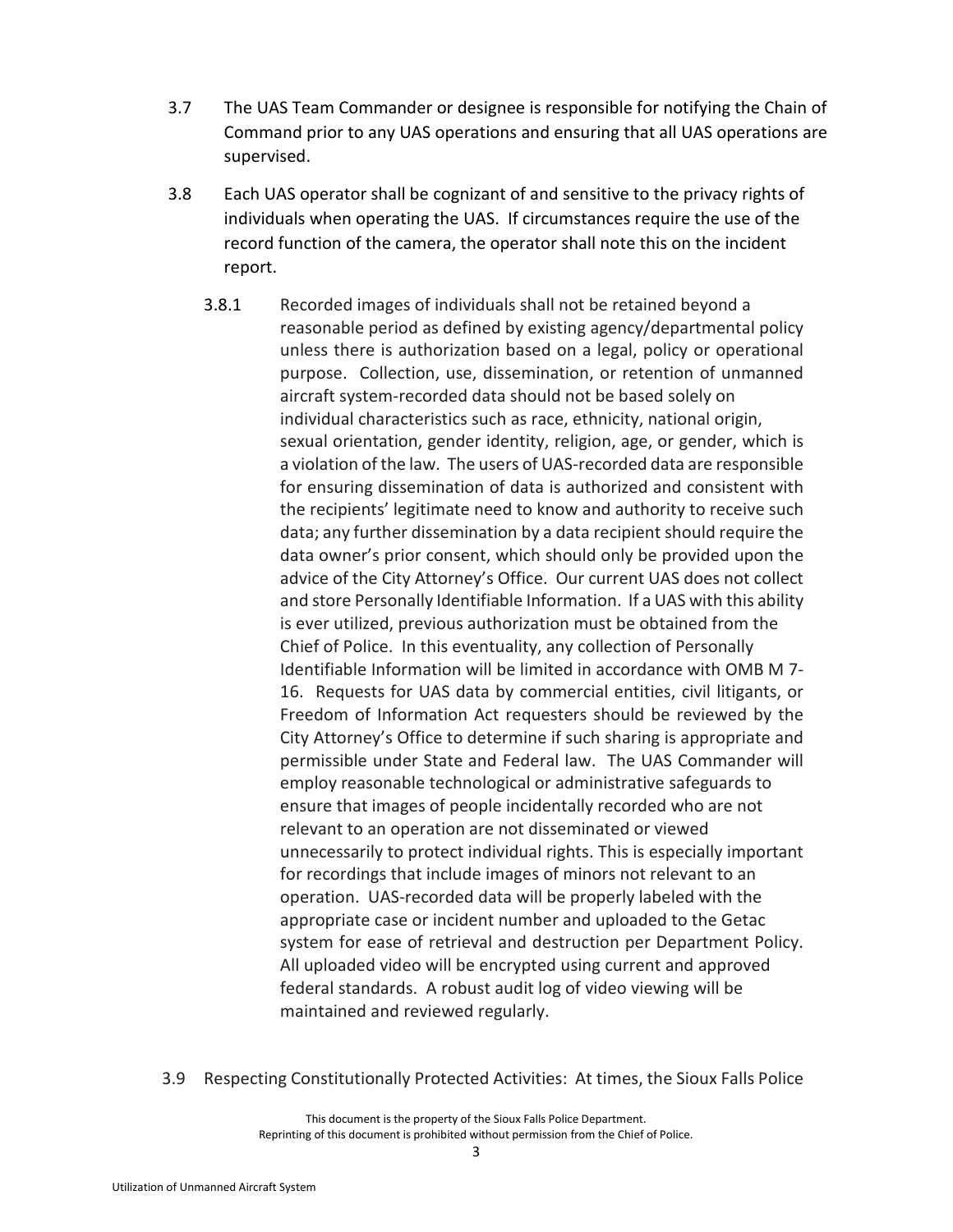Department may find it necessary to deploy unmanned aircraft systems to protect the public safety or respond to emergencies while other constitutionally protected activities may be taking place at the same location. The operator of the UAS will adhere to the following considerations:

- 3.9.1 Incidental images of identifiable individuals that are recorded, but not needed for legal compliance or law enforcement purposes, should be deleted according to established procedures and within 180 days.
- 3.9.2 Be attuned to the potential privacy risks or legal ramifications arising from inadvertently capturing images of individuals engaging in constitutionally protected activities. The UAS Commander will establish appropriate guidelines and administrative controls to anonymize, destroy, safeguard or prevent the misuse of such data, consistent with State and Federal law.
- 3.9.3 Unmanned aircraft system-recorded data should not be collected, disseminated or retained solely for the purpose of monitoring activities protected by the U.S. Constitution, such as the First Amendment's protections of religion, speech, press, assembly, and redress of grievances. Examples of these are protests and demonstrations.
- 4.0 To ensure UAS operations continue to comply with all existing agency policies and regulations, the City Attorney's Office representative to the Sioux Falls Police Department will perform a program assessment, at a minimum, once every two years.
- 4.1 The Sioux Falls Police Department regards the investigation of all complaints made against its employees as important to its overall mission of providing dependable, quality services to the citizens of Sioux Falls. All complaints alleging inappropriate capture of Personally Identifiable Information will be investigated.
	- 4.1.1 All complaints will be referred to an on-duty Shift or Section Supervisor.
	- 4.1.2 The supervisor will make every effort to contact the complainant as soon as possible and gather all available details. When the investigation is complete the complainant will be contacted and advised of the outcome.
- 4.2 The UAS Commander will conduct regular outreach campaigns to keep the citizens of Sioux Falls apprised of the purpose and authorized uses for the UAS program. This outreach will be conducted through media releases or the Sioux Falls Police Department social media accounts.

This document is the property of the Sioux Falls Police Department. Reprinting of this document is prohibited without permission from the Chief of Police.